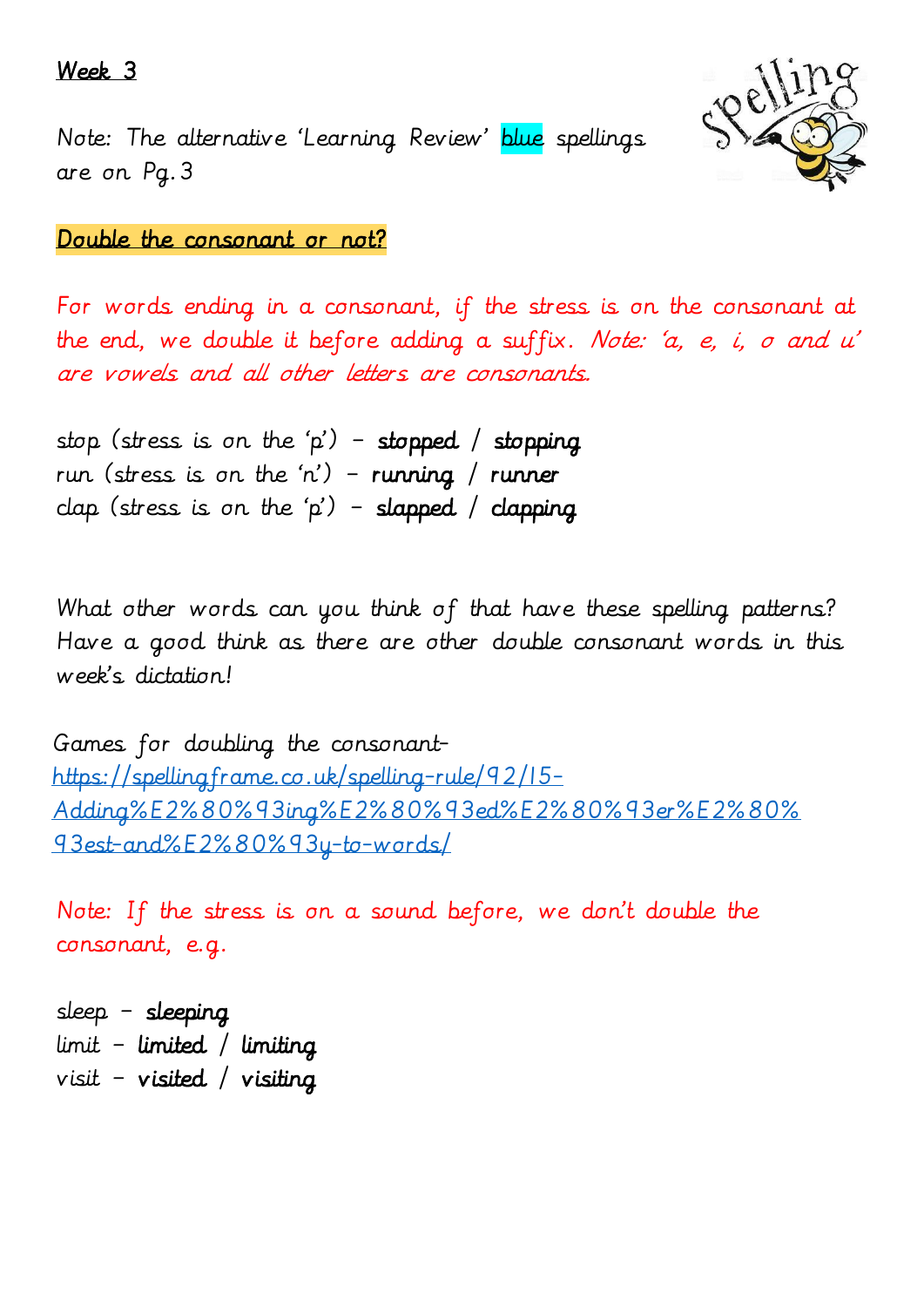# **Dictation**

I went to some beginner swimming lessons but I am not the fittest person. Sadly, I stepped into the pool and dropped my goggles. Stopping in my tracks I bent down to get them but I got scared and begged someone to get them for me! I found myself clapping as the goggles were grabbed and given back to me. Feeling a little faint, I fanned myself.

Blank dictation on next page.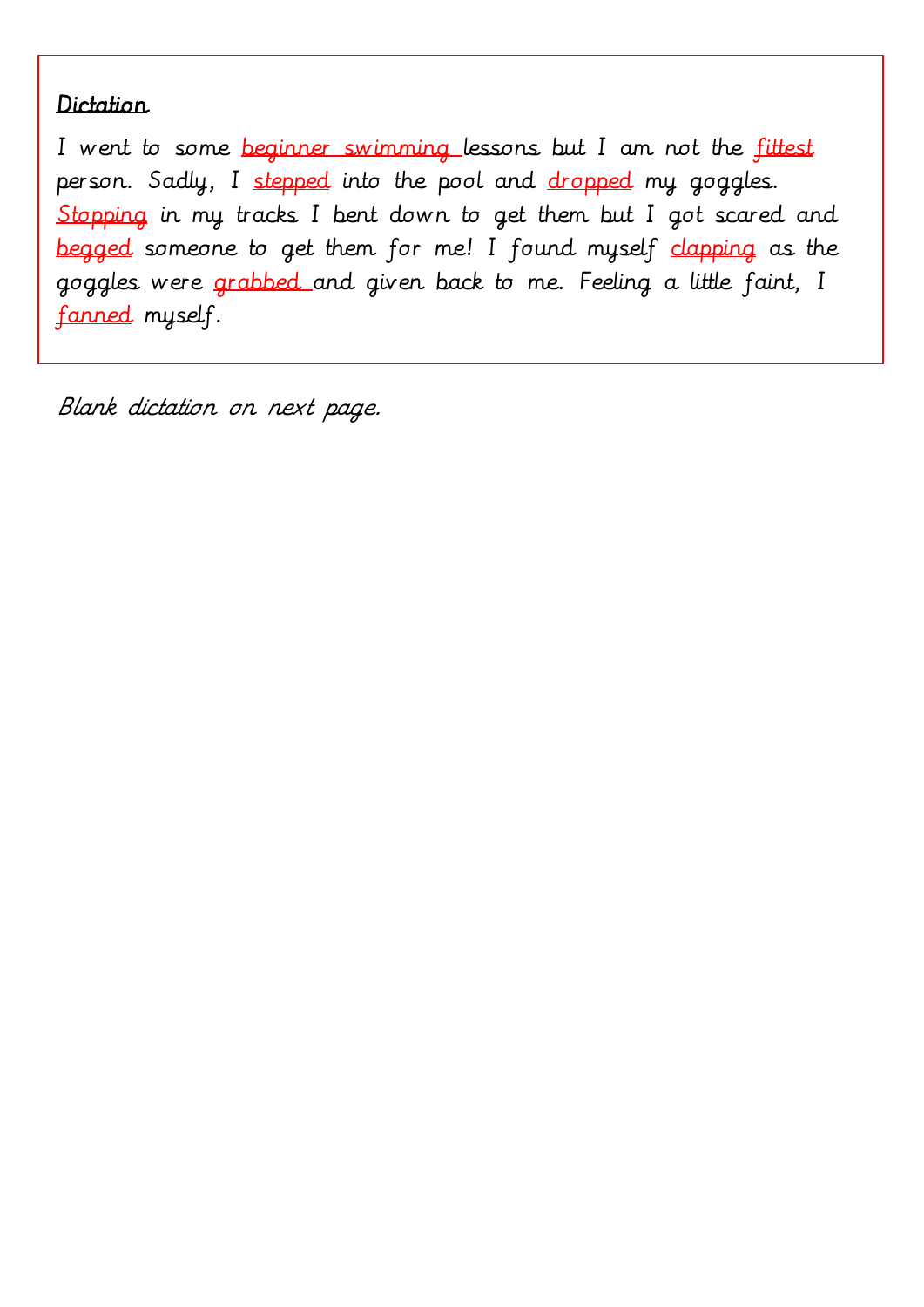| Dictation                                                             |  |
|-----------------------------------------------------------------------|--|
| I went to some ____________ __________________ lessons but I am not   |  |
| the _____________ person. Sadly, I ________________ into the pool and |  |
| __________________ my goggles. _________________ in my tracks, I bent |  |
| down to get them but I got scared and ______________ someone to get   |  |
| them for me! I found myself ________________ as the goggles were      |  |
| _ and given back to me. Feeling a little faint, I                     |  |
| ______________ myself.                                                |  |

Score: \_\_\_\_/10